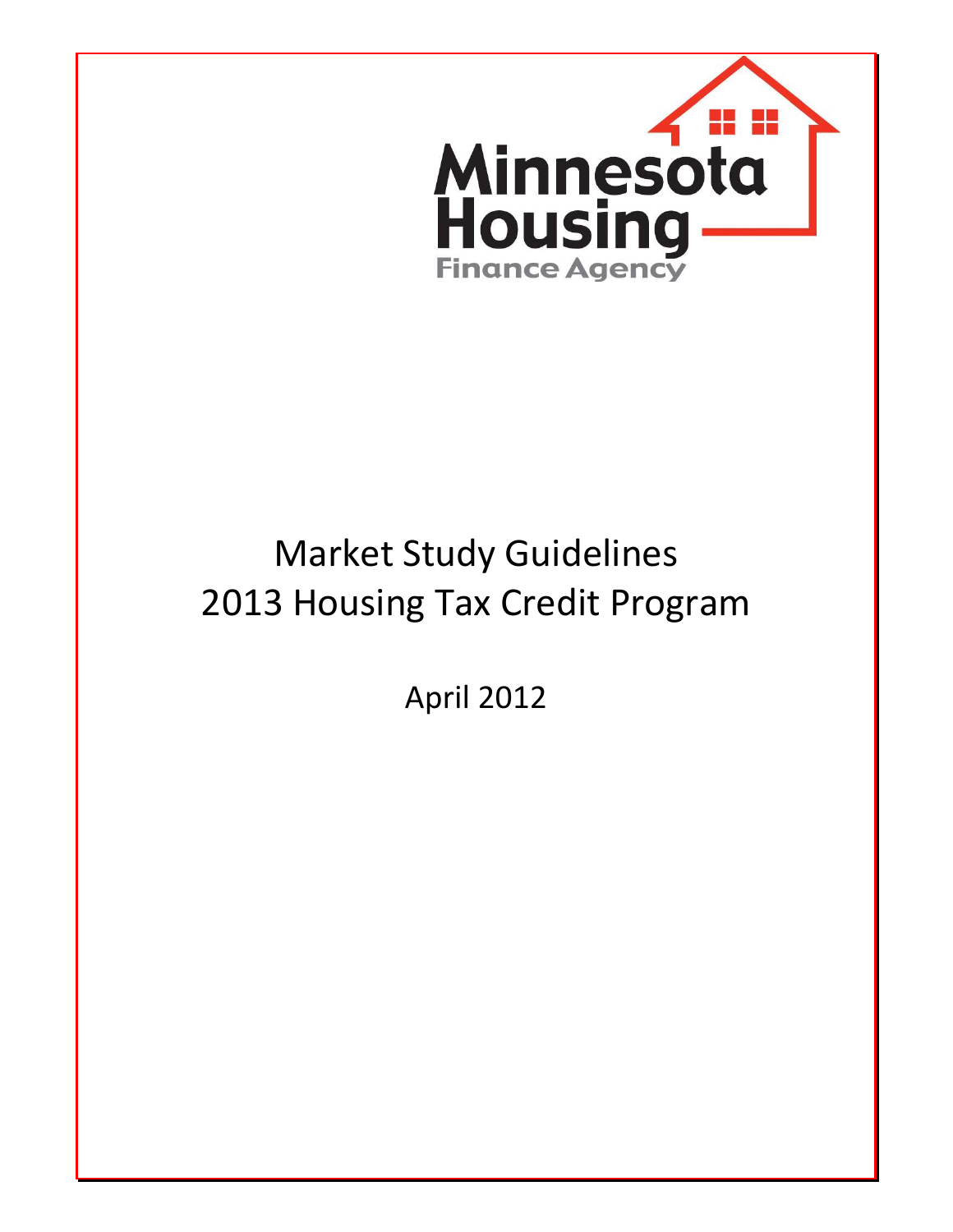# Table of Contents

| L<br>$\Pi$<br>A.<br><i>B</i> .<br>C.<br>D.<br>E.<br>F.<br>G.<br>Н.<br>Additional Requirements for Projects Involving Special Needs Populations, Housing for Homeless/Long-<br>$\overline{L}$ |  |  |  |
|----------------------------------------------------------------------------------------------------------------------------------------------------------------------------------------------|--|--|--|
|                                                                                                                                                                                              |  |  |  |
|                                                                                                                                                                                              |  |  |  |
|                                                                                                                                                                                              |  |  |  |
|                                                                                                                                                                                              |  |  |  |
|                                                                                                                                                                                              |  |  |  |
|                                                                                                                                                                                              |  |  |  |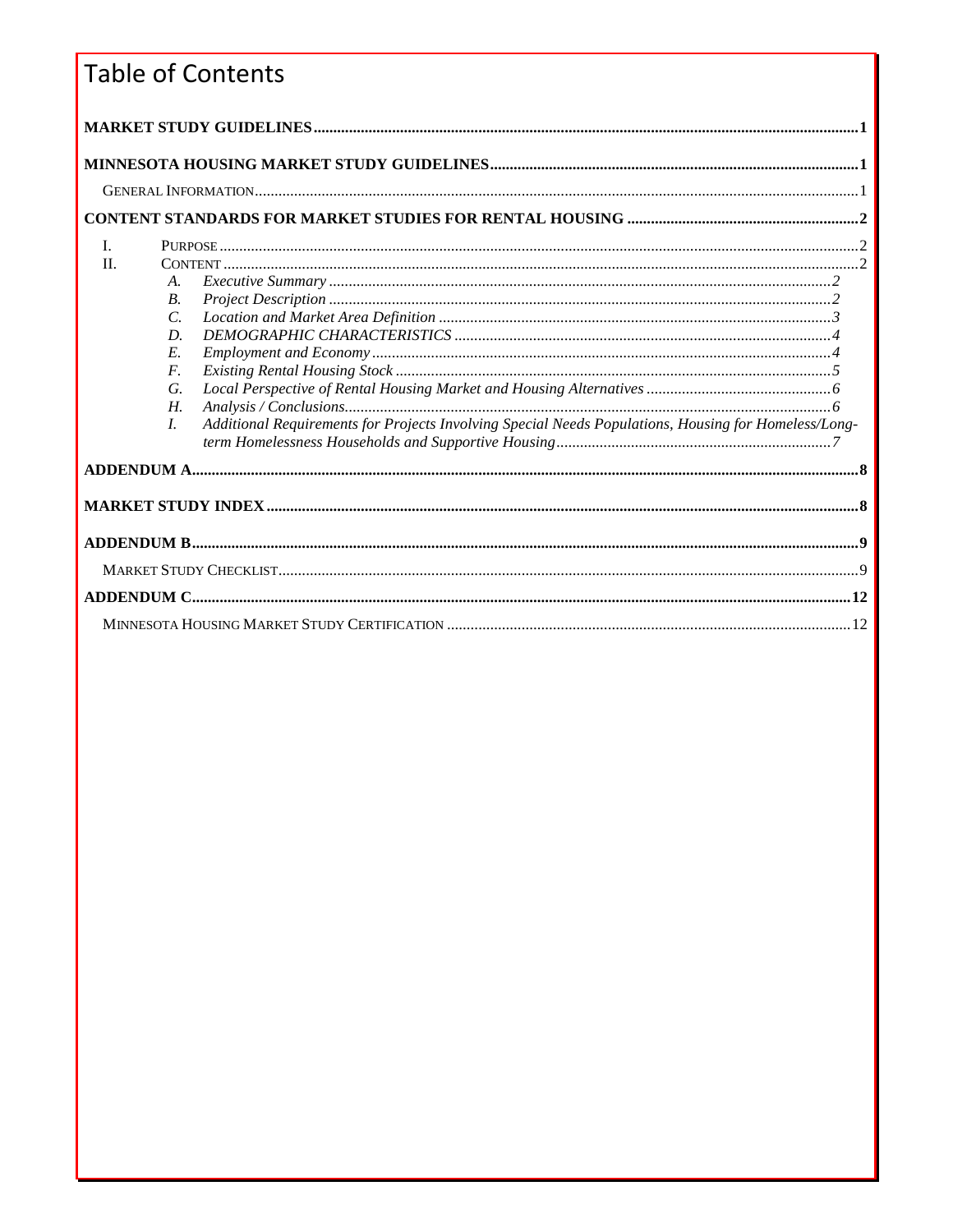## Minnesota Housing Market Study Guidelines

### General Information

Minnesota Housing Finance Agency (Minnesota Housing) requires a comprehensive market study of the housing needs of low-income individuals in the area to be served by the developer's low-income housing tax credit project conducted by a disinterested party at the developer's expense who is on the Minnesota Housing Authorized Contract List.

NOTE: The submittals for the market study should be apart of the Common Application with original signature plus three (3) copies, and one set of the original required attachments (with signatures, as necessary) plus three (3) copies of all attachments.

To assist project owners, developers and consultants, Minnesota Housing has prepared market study guidelines that must be used for a study to be considered. These guidelines establish the minimum information and analysis required for an acceptable market study. Meeting these guidelines does not ensure acceptance of the study. The methodology used and conclusions drawn must be reasonable. Minnesota Housing in determining whether a market exists for a proposed project will consider market factors other than market study. Minnesota Housing reserves the right to deny any application based on such factors.

The study must be a concisely-written bound report including pictures and tables. The market study must have an effective date within six (6) months of the Housing Tax Credit (HTC) application due date. An update may be accepted if the effective date of the original market study is within twelve (12) months of the application date. Market studies submitted in HTC Round 1 will be accepted for Round 2 in the same allocation year.

If an update is submitted, it must identify and analyze the impact of additional developments not identified in the prior report and include any changes in the occupancy and rent structure in the marketplace. The analyst must address other factors that may have significant impact on the proposed development, such as economic changes and/or demographics. The analyst must specify in the update whether or not any of the changes listed above have occurred, and provide detailed explanations of the changes and their resulting effects on the market area and the proposed project.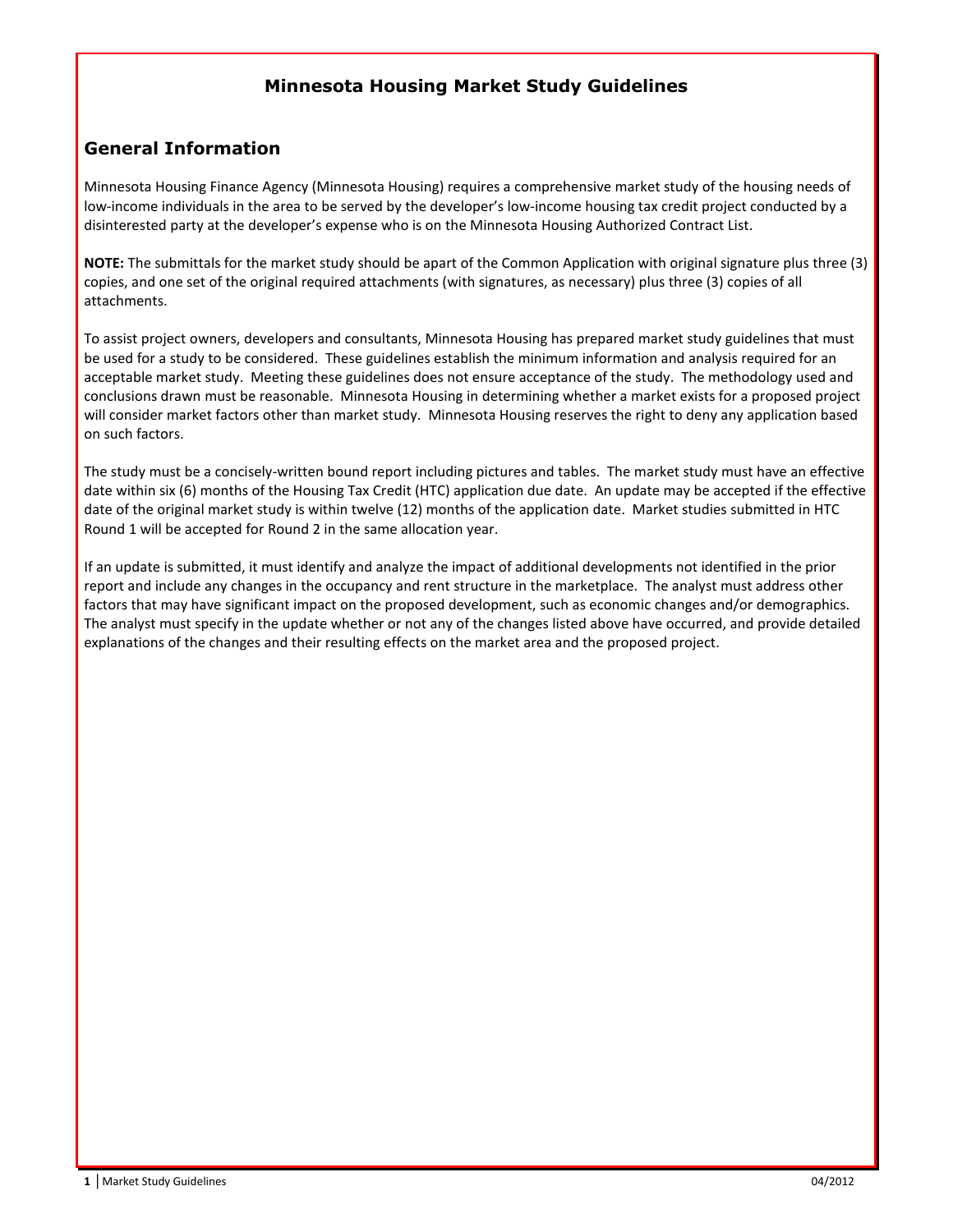#### Content Standards for Market Studies for Rental Housing

#### I. Purpose

The purpose of these standards is to provide standardized content for market studies of affordable rental housing submitted to Minnesota Housing for projects applying for HTC. Other funding requested from Minnesota Housing should be taken into consideration in completing the market study. The standards outline the content, data, analysis and conclusions to be included in market studies for rental housing. The format and presentation of the market study report must follow the guidelines established by the Market Study Index (Addendum A).

#### II. Content

#### A. Executive Summary

Each market study should include a summary of the data, analysis and conclusions, including the following:

- A concise description of the site and the immediately surrounding area.
- A summary of the project including the proposed number of units, rent levels and population to be served.
- Precise statement of key conclusions reached by the analyst.
- Concise statement of analyst's opinion of market feasibility including the estimate of the long-term performance of the property, given housing and demographic trends and economic factors.
- Recommendations and/or suggested modifications to the proposed project if appropriate.
- A summary of market related strengths and/or weaknesses which may influence the subject development's marketability, performance, lease-up, including compatibility with surrounded uses, the appropriateness of the subject property's location, unit sizes and configuration, number of units, rent levels, amenities and points that will mitigate any negative attributes.

#### B. Project Description

The market study should include a project description to show the analyst understands the project at the point in time the market study is undertaken. The project description should include:

#### **1.** Project Structure

- Number of units by unit mix (bedrooms and baths).
- Targeted income limit as a percent of AMI.
- Each unit size in net square feet (the living area of a unit, exclusive of common areas).
- Proposed contract and gross rents.
- The utilities expected to be paid by tenants and energy sources for tenant paid hot water, heat and cooking, as well as the utility allowances for tenant paid utilities and the type of heat provided.

#### 2. Project Description

- Target population, including population served, income restrictions and proposed housing assistance (refer to Additional Requirements for Projects Involving Special Needs Populations, Housing for Homeless/Long-term Homelessness Households and Supportive Housing, if applicable).
- Number of buildings.
- Design type (e.g. walk-up, elevator, townhomes).
- Number of stories.
- Unit and development amenities.
- Parking.
- Developer's projected dates for construction start and completion, and start of pre-leasing.
- A copy of the floor plans and elevations should be included as an attachment to the report.\*

#### 3. Additional Requirements for Rehabilitation

- Identification of any existing subsidized housing program at the property such as Section 8, Section 202, Section 811, BMIR, Section 236, etc, as well as current occupancy levels, current rents and proposed rents. A brief profile of current occupants should be provided that includes typical income, household size, age, etc.
- Description of program income and rent limits, and analysis of where current and proposed subsidized rents are relative to market level.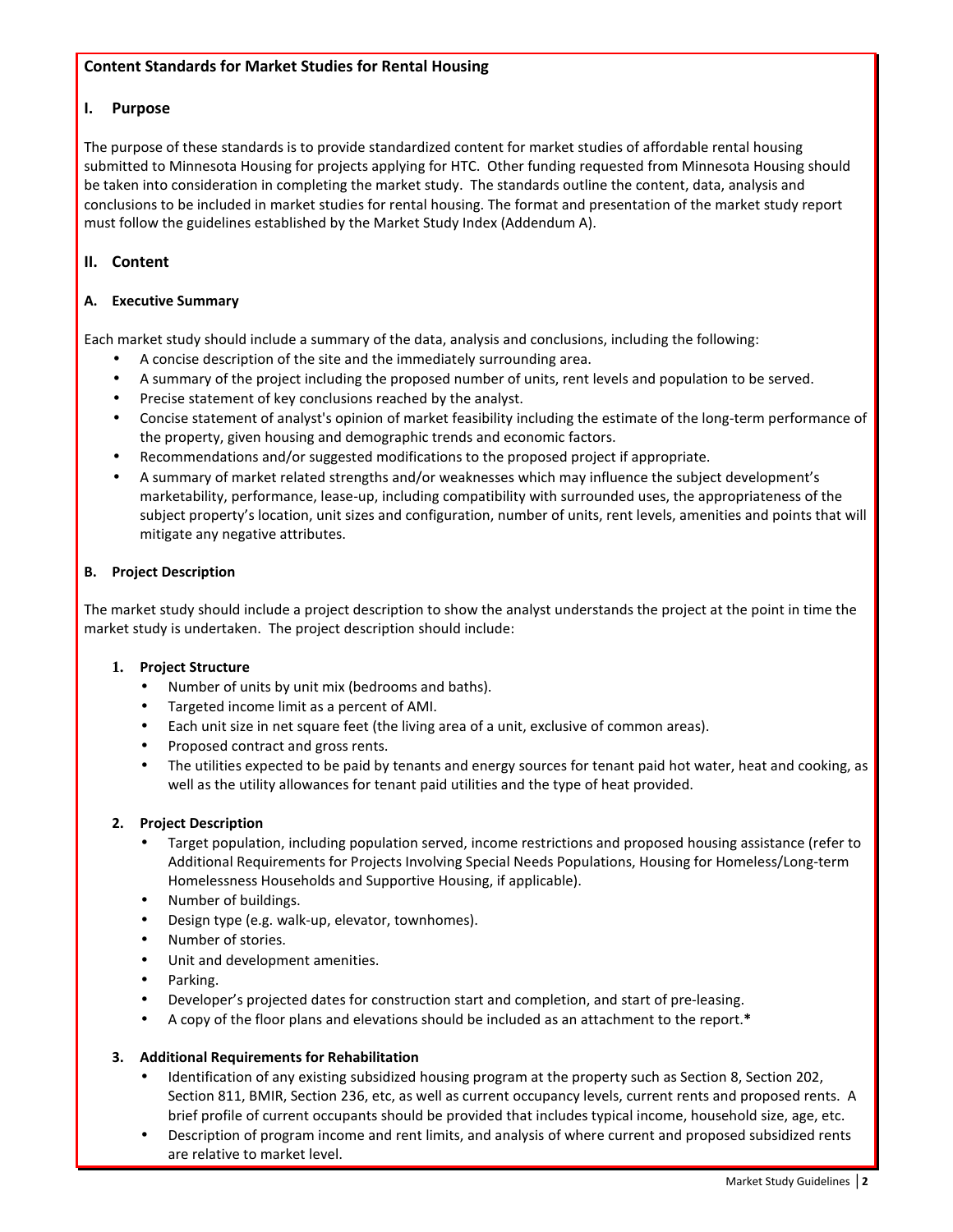- Description of the methodology for the rehabilitation and the scope of work, including the phasing of rehab activities, impact of the rehabilitation work and new rent structure on current tenants and whether proposed rehab supports post-rehab rent increases.
- Information on tenant relocation (if necessary), such as number of tenants to be either permanently and/or temporarily displaced, for how long and where.
- An analysis of the income qualification of existing residents with the proposed rent changes.
- A three-year description of the property's occupancy/vacancy must be presented.
- If occupancy has averaged less than 90% over the last 12 months, address any of the issues identified as contributing to this.
- A rent roll showing tenant incomes for all affordable units at the subject, as well as the household size occupying the unit and the unit's number of bedrooms.
- Documentation of the length of time that subsidies will remain available at the project, or of the availability of additional rental subsidy at the proposal (e.g., additional Rental Assistance units for RD 515 projects), such as a copy of the applicable portion of the HAP contract, or a letter from the Rural Development showing that the RA units at the subject will remain after rehab efforts are finished.
- Include the status or date of architectural plans, name of the architect and/or a copy of the floor plans and elevations.\*
- The market analyst should review site and architectural plans and give a rough opinion on their effects on the marketing of the completed project.\*

\*If plans are not completed at the time of the analysis, it should be identified on the market study.

#### C. Location and Market Area Definition

#### 1. Primary Market Area and Secondary Market Area

- For the purposes of market studies, the Primary Market Area (PMA) is the local area from which the subject will draw potential renters. It implies that households within the PMA would be willing to move to, or shop for, housing located therein, and that rents, amenities and other aspects of housing would be similar among multifamily complexes in that area.
- Given this definition, the analyst must define the PMA that pertains to the subject. Identify PMA boundaries by census tracts, school districts, jurisdictions, street names, or other geography forming the boundaries. Also, include a map that clearly shows the borders of the PMA, and its major features (towns, cities, counties and MSAs included, major roadways, and the location of the subject).
- Defend the composition and extent of the PMA. Provide a written narrative detailing the rationale for the primary market area. This narrative should specifically address any specific issues with the market area including the exclusion of nearby areas or justification for geographically large market areas. In addition, PMAs that cross state borders are allowed only if convincing evidence of cross-border interaction (migration, commuting, shopping, experience of other projects in the market, etc.) is presented in the study.
- Define the Secondary Market Area (SMA) if applicable. Provide as needed to complete your market conclusions, the same data and information relative to the SMA that was given for the PMA.

#### 2. Site Characteristics

- Provide a description of the site characteristics including its size, shape, general topography and vegetation and proximity to adverse conditions. For scattered site projects, note the differences in quality that may occur between parcels, as well as a map of the parcels showing their geographic distribution.
- Provide photographs of the site and neighborhood, and a map clearly identifying the location of the project and the closest transportation linkages, shopping, schools, services, public transportation, and other services such as libraries, community centers, banks, etc. In situations where it is not feasible to show all the categories on a map, the categories may be addressed in the narrative.
- Where applicable, provide evidence of new private or public investment in the area near the proposal. This could include community revitalization plans, other housing developments, new commercial enterprises, or others.
- Describe the marketability of the proposed development. Aspects of this include the following:
	- a. Curb appeal.
	- b. Non-residential land uses contiguous to the site (dumps, auto salvage yards, heavy industrial uses or other land uses that are generally not compatible to the proposed development).
	- c. An analysis of the linkages between the project and local amenities.
	- d. An analysis of the surrounding neighborhood, including the analyst's perception of its residential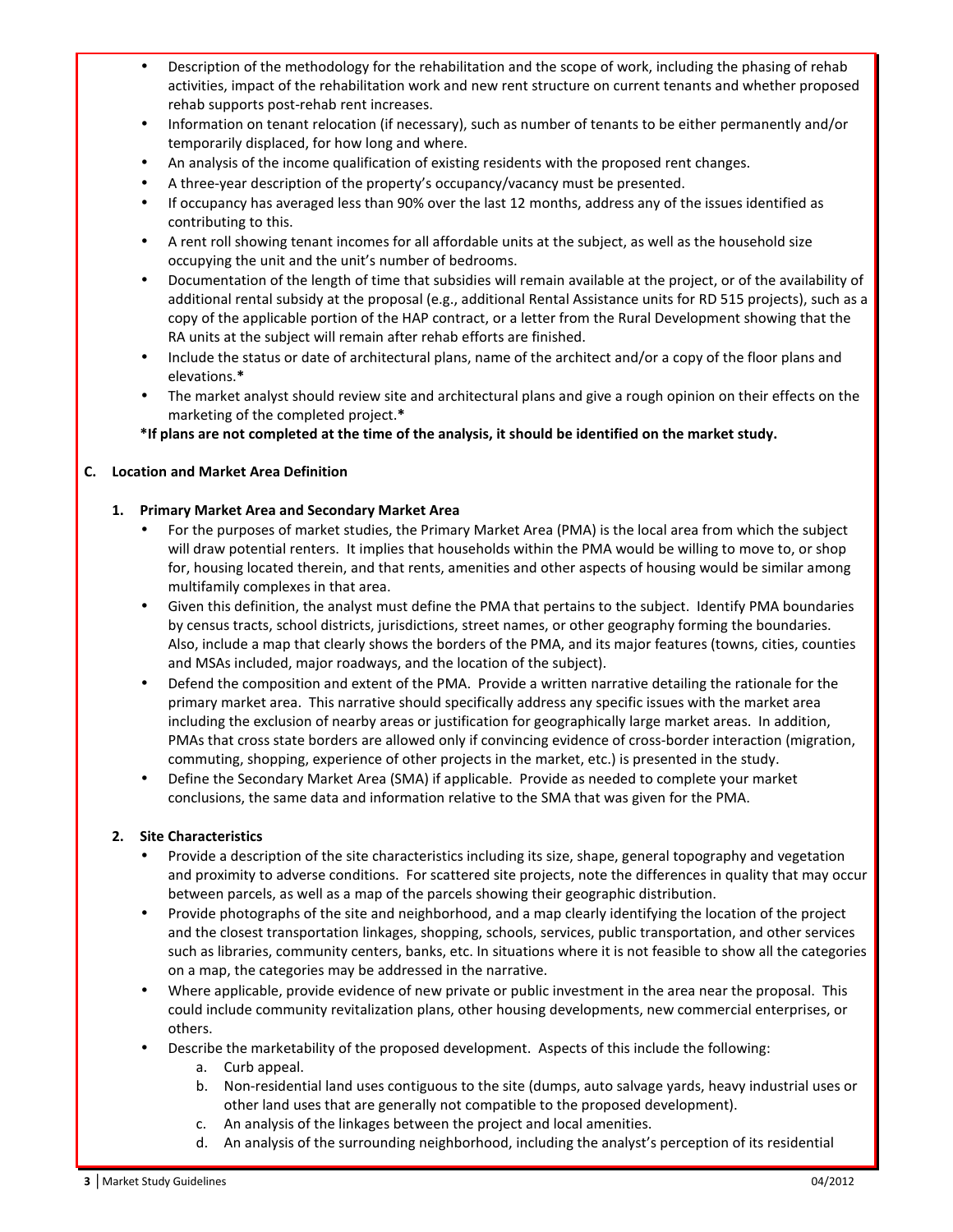character, non-residential land uses (if any), the quality of the housing stock, its level of upkeep, and its effects on the market performance of the proposal.

- Describe and evaluate the visibility and accessibility of the site. Important aspects of this include the following:
	- a. Ease of ingress and egress, including a discussion of traffic controls around the site, difficult left-hand turns against prevailing traffic, excessive curb cuts surrounding the entrance to the development, and unreasonable lines of sight at the entrance. Excessive traffic congestion should be avoided, such as around major employment parking lots, large shopping malls and multi-screen theaters.
	- b. Self-advertising quality of the site, by virtue of its visibility from roadways.
	- c. Adequate visual separation from adjacent land uses.
	- d. Potential for adequate signage, lighting and landscaping.

#### D. DEMOGRAPHIC CHARACTERISTICS

Present recent census demographic data for the Primary Market Area (and SMA if appropriate)using current year estimates, and a five (5) year projection using reputable sources. Data from third-party demographic data providers, such as Claritas, CACI, ESRI and others is acceptable. Indicate the source for all data, and provide an analysis of trends indicated by the data.

Detail on the following demographic topics is necessary:

- Population trends.
- Population by age, including the number of non-elderly (0-64) and elderly (65 and over).
- Building trends in relation to household trends.
- Tenure by age of householder, including the number of renters and owners that are headed by seniors (aged 65 and over) and non-seniors.
- Household by tenure.
- Provide a breakdown of households by incomes in \$5,000-\$10,000 increments, by tenure for 2010 Census, current year, and the year of market entry. If necessary, the current income distribution by tenure can be applied to the market-entry estimate of households.
- In most cases, elderly households must be removed from these totals when analyzing family projects, and nonelderly households must be removed with senior subject proposals. The only exception for this rule concerns markets where the subject, by virtue of market or unit size (for example, markets with a lack of senior housing, or proposals that feature one and two bedroom unit mixes), might indeed attract senior renters. Adequate evidence supporting the exception must be provided.

#### E. Employment and Economy

Provide data and analysis on the employment and economy of the Primary Market Area to give an understanding of the overall economic health of the community in which the Primary Market Area is located. List sources for the data and methodology for the analysis and relate all findings to the market performance of the subject property.

#### 1. Employment and Unemployment

- Provide a description of employment by industry sector for the Primary Market Area or smallest geographic area available that includes the Primary Market Area and compare the data to the larger geographic area (e.g. the city, county, labor market area, MSA).
- List major employers in the PMA, the type of business and the number employed and compare the data to the larger geographic area (e.g. the city, county, labor market area, MSA).
- Show the historical unemployment rate for the last ten years (or other appropriate period) for the PMA and appropriate geographic areas and compare to the larger geographic area (e.g. MSA, County, SMA, etc.).
- Show employment growth over the same period. Compare to the larger geographic area.
- Comment on future trends for employment, as well as general economic conditions, in the PMA in relation to the subject property. This would include expected employer expansions or contractions, plant openings and closings or other similar information. Adequate supporting evidence must be provided.
- 2. Workforce Housing: If relevant, comment on the availability of affordable housing for the local workforce that draws from the PMA.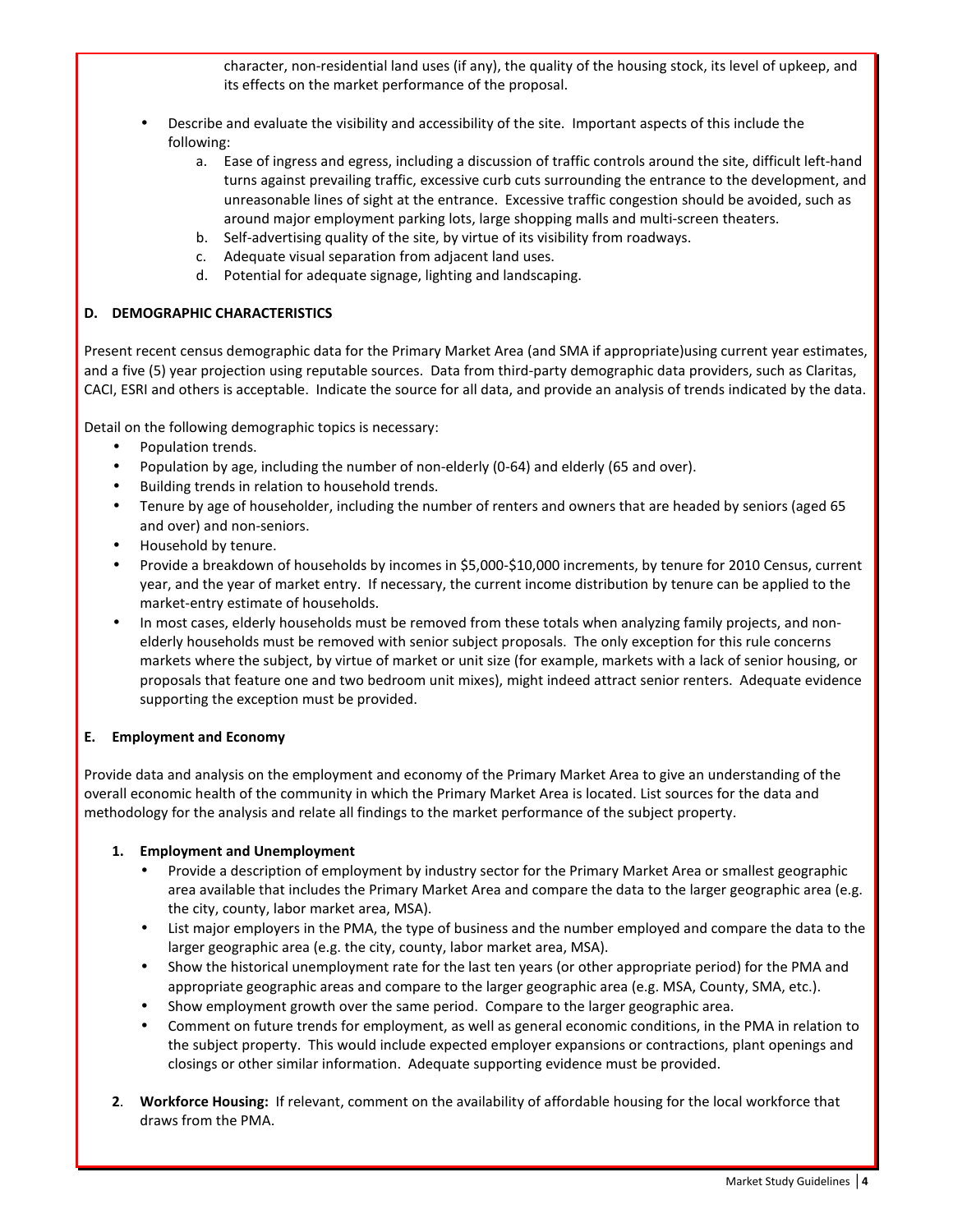- 3. Wages by Occupation: Provide a breakdown of typical wages by occupation. These are usually available on an MSA-wide basis, but some sources might exist for smaller areas.
- 4. Commuting Patterns: Provide commuting patterns for workers such as how many workers in the PMA commute from surrounding areas outside the PMA. Comment on what these patterns mean for the marketability of the subject proposal.

#### F. Existing Rental Housing Stock

Provide information on other multifamily rental housing in the Primary Market Area and any rental housing proposed to be developed in the Primary Market Area. This section of the Market Study should include:

1. Building Permit Trends: A 5-year history of building permits, if available, by housing type and comments on building trends in relation to household trends will be included in the study.

#### 2. Rental Market Information:

- Identify a list of existing multifamily rental projects in the PMA, including:
	- Name
	- Street address
	- Population served
	- Type of design
	- Age and condition
	- Number of units by bedroom type
	- Rent levels
	- Number of bedrooms and baths for each unit type
	- Size in square footage of units
	- Kitchen equipment
	- Type of utilities (state whether paid by tenant or owner and energy sources for hot water, heat and cooking)
	- Unit and site amenities included
	- Site staffing
	- Occupancy rate by unit size and AMI, if applicable
	- Rental absorption history within the last two years
	- Concessions currently offered
	- Number of households on waiting list
	- Name, address and phone number of property contact
	- Date of data collection
- Include a map identifying the location of each property in relation to the subject, identifying its funding type or subsidy source (LIHTC, Conventional, Section 8, Section 236, Section 515, MN Housing financing, or other).
- Describe the size of the overall rental market in the PMA, including the percentage of Market Rate and Affordable Housing properties.
- Provide a narrative evaluation of the subject property in relation to the market's multifamily properties.

#### 3. Most Comparable Properties

- Identify those properties, which are most similar to the proposed development. The analyst should state why these comparables referenced have been selected, which are the most directly comparable, and explain why certain projects have not been referenced.
- Pictures must be provided of the properties deemed most comparable to the subject. These must be of a size large enough to be useful to reviewers.
- Include a map of these properties, with a usable scale and the location of the subject property.
- A table showing each Comparable Property comparisons to the subject rents based on the Comparable Property Amenities, Tenant Paid Utilities, location, parking, concessions and rent increase or decrease trends.
- The Market Vacancy Rate for the Primary Market Area rental housing stock by population served (e.g. market rate, Low Income Housing Tax Credit, and Project Based Rent Assistance) and type of occupancy (e.g. family, seniors, special populations) and unit size.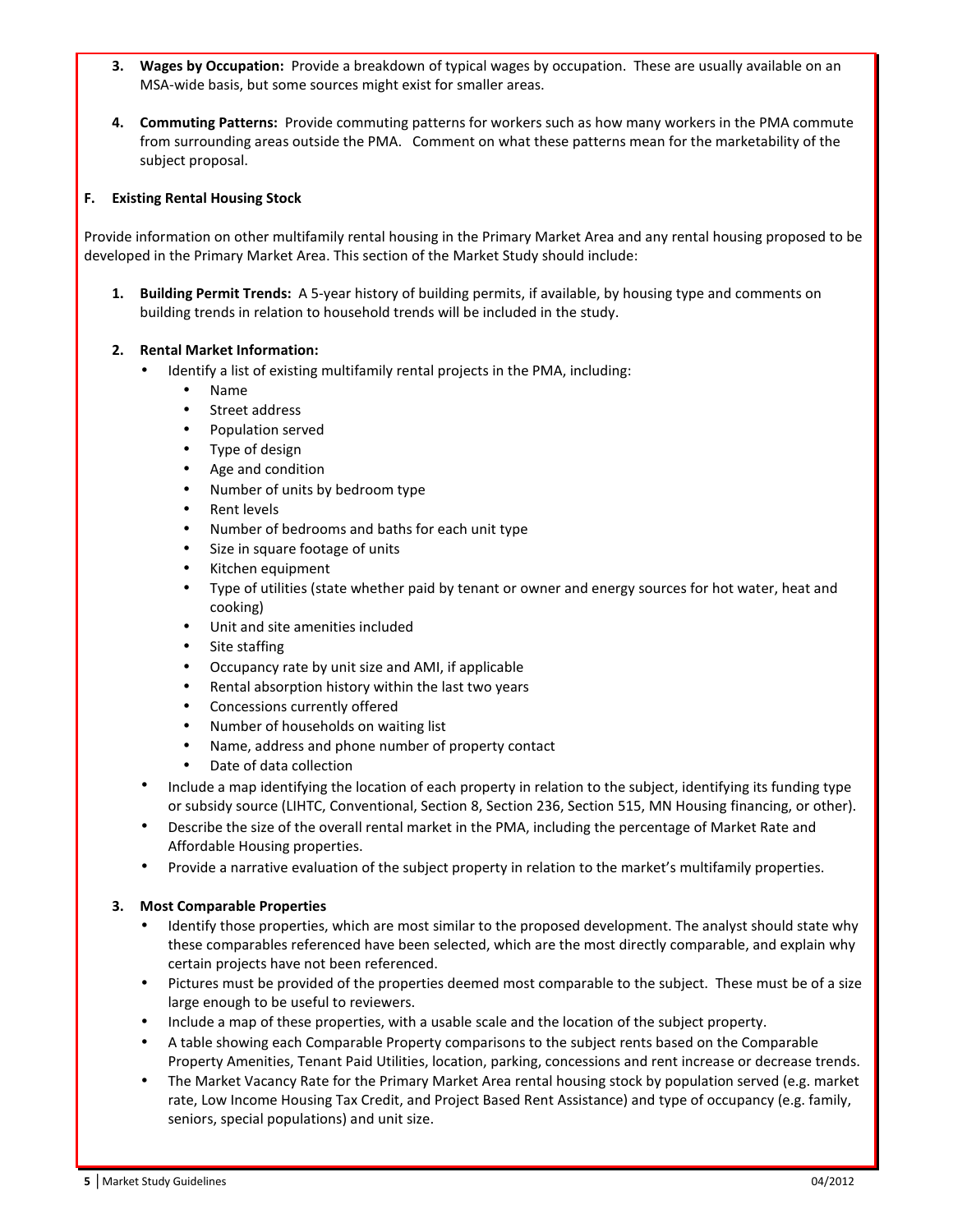#### 4. Competitive Environment

- Discuss the availability of affordable housing options, including purchase or sale of homes and future trends. This is important in the case of rural markets, or subject properties that contain a large number of larger (three or four bedroom) units and for senior projects, in that homeowners must sell their existing homes before moving to the subject.
- If the subject property has three- or four-bedroom units that account for at least 20% of its total units, use single-family rentals for comparison purposes in markets that do not have multifamily rental stock with three or more bedrooms.
- Discussion of rental projects planned or under construction in the market area giving as much detail as possible.
- Discuss the impact of the subject development on the existing housing stock, in terms of conventional multifamily projects, affordable projects
- The market vacancy rate for the PMA rental housing stock by population served (e.g. market rate, Low Income Housing Tax Credit, and Project Based Rent Assistance), type of occupancy (e.g. family, seniors, special populations) and unit size must be computed.
- Provide an average rent among comparable properties in the area, and discuss its ramifications for the marketability of the subject. Note that in many markets the level of rent charged in HUD-assisted properties is often not attainable without the provision of rental subsidy.

#### G. Local Perspective of Rental Housing Market and Housing Alternatives

The market study should include a summary of the perspective on the rental market, need for the proposed housing and unmet housing need in the market. The local perspective should consider:

- Interviews with local planners, housing and community development officials and market participants to estimate proposed additions to the supply of housing that would compete with the subject and to evaluate the local perception of need for additional housing.
- Interviews with local Public Housing Authority (PHA) officials to seek comment on need for housing and possible impact of the proposed development on their housing inventory and waiting lists for assisted housing. Include a statement on the number and availability of Housing Choice Vouchers and the number and types of households on the waiting lists for Housing Choice Vouchers. Compare subject's proposed rents to local payment standards or median rents.

#### H. Analysis / Conclusions

- Provide a detailed analysis of the income levels of the potential tenants for the proposed units. State and support the minimum household income used for total housing expenses to set the lower limit of the targeted household income range.
- Calculate the capture rate for each income limit in the subject property incorporating any housing finance agency or other regulating agency restrictions such as age, income, living in substandard conditions, renters versus home owners, household sizes, etc.
- Calculate the penetration rate that includes all competitive properties.
- Define and justify the absorption period and absorption rate for the subject property.
- Provide documentation and descriptions that show the methodology for calculations in the analysis section and relate the conclusions to the data.
- Derive a market rent and an achievable rent and then compare them to the developer's proposed rent. Quantify and discuss market advantage of the subject and impact on marketability.
- Project and explain any future changes in the housing stock within the market area.
- Identify risks (e.g. competitive properties which may come on line at the same time as the subject property; declining population in the PMA, etc.), unusual conditions and mitigating circumstances. Evaluate need for rental assistance or HUD contracts.
- Evaluate the demand in two ways: one as a tax credit project only without any subsidy and the other as if the project was to retain its current subsidy, if applicable.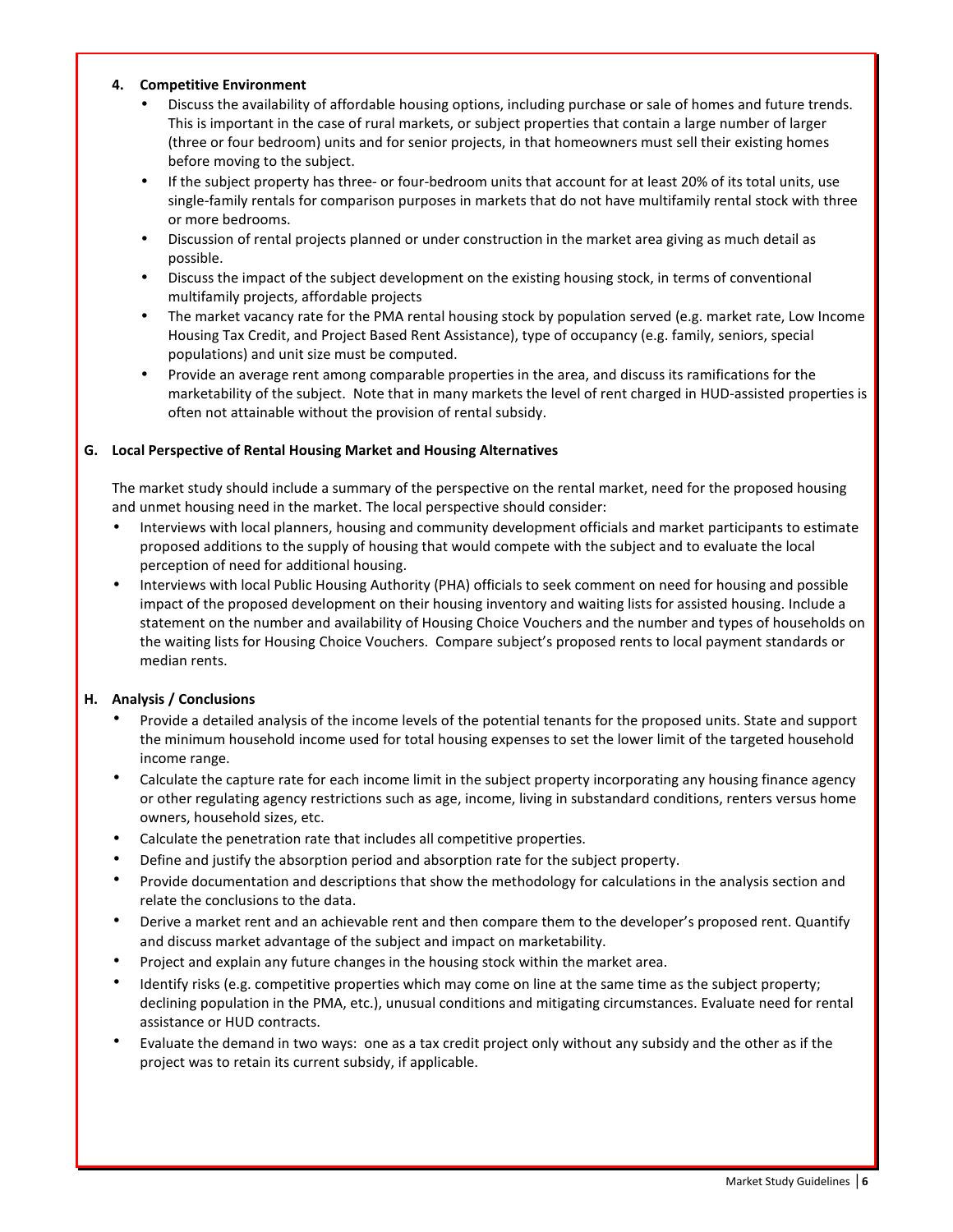- I. Additional Requirements for Projects Involving Special Needs Populations, Housing for Homeless/Long-term Homelessness Households and Supportive Housing
	- Identify and describe the population to be served by the proposed housing as well as the amount and type of subsidy, which will be made available to make this rental housing more affordable to the target population. If no such subsidy will be made available, state that fact, and justify the rents based on the incomes of the target population.
	- Location of relevant support service providers and the distance in miles from the site. Detail on the types of services to be provided, experience at providing these services, and the ability of the service provider to sustain these services over time. Indicate any other entities, which will have involvement in providing services to the targeted population.
	- Provide data on the current number of persons and households in the special needs category or categories to be served. Identify the sources for these estimates (e.g. service providers, human service agencies, Wilder Survey). Indicate changes in these populations and household counts from previous years, and provide projections for future years. To the extent possible, provide data on household size, age distribution, current place of residence and tenure
	- The overview of the local economy should pay close attention to the level of employment in the unskilled and semi-skilled occupations. Supportive work settings should be identified, and their capacity of providing additional work opportunities discussed.
	- Provide estimates on the current income of the targeted population indicating the sources of income.
	- Estimate the time it will take to fill all of the proposed units. Explain how this estimate was derived.
	- Identify any existing rental housing specifically targeted to meet the needs of the targeted population. This includes conventionally-financed rental housing which serves a significant special needs population and those in the target market who currently live in group quarters/facilities. Identify any existing special needs housing where leases may not be renewed due to investor influence or significant increases in area rental rates.
	- Identify other proposed developments that will be targeted to the same target population or have the potential to be competitive. Describe each in detail, including information on location, unit types, and rents. If there are no other potentially competitive developments in the planning stages, a statement to that effect must be provided.

#### J. Other Requirements

- Date report was prepared, date of site visit and name and telephone number of analyst preparing study.
- Minnesota Housing Market Study Checklist. (Addendum B)
- Minnesota Housing Market Study Certification. (Addendum C)
- Statement of qualifications, including a resume.
- List of sources for data in the market study.

Note: These guidelines were adopted in part from the National Council of Affordable Housing Market Analysts recommended practices.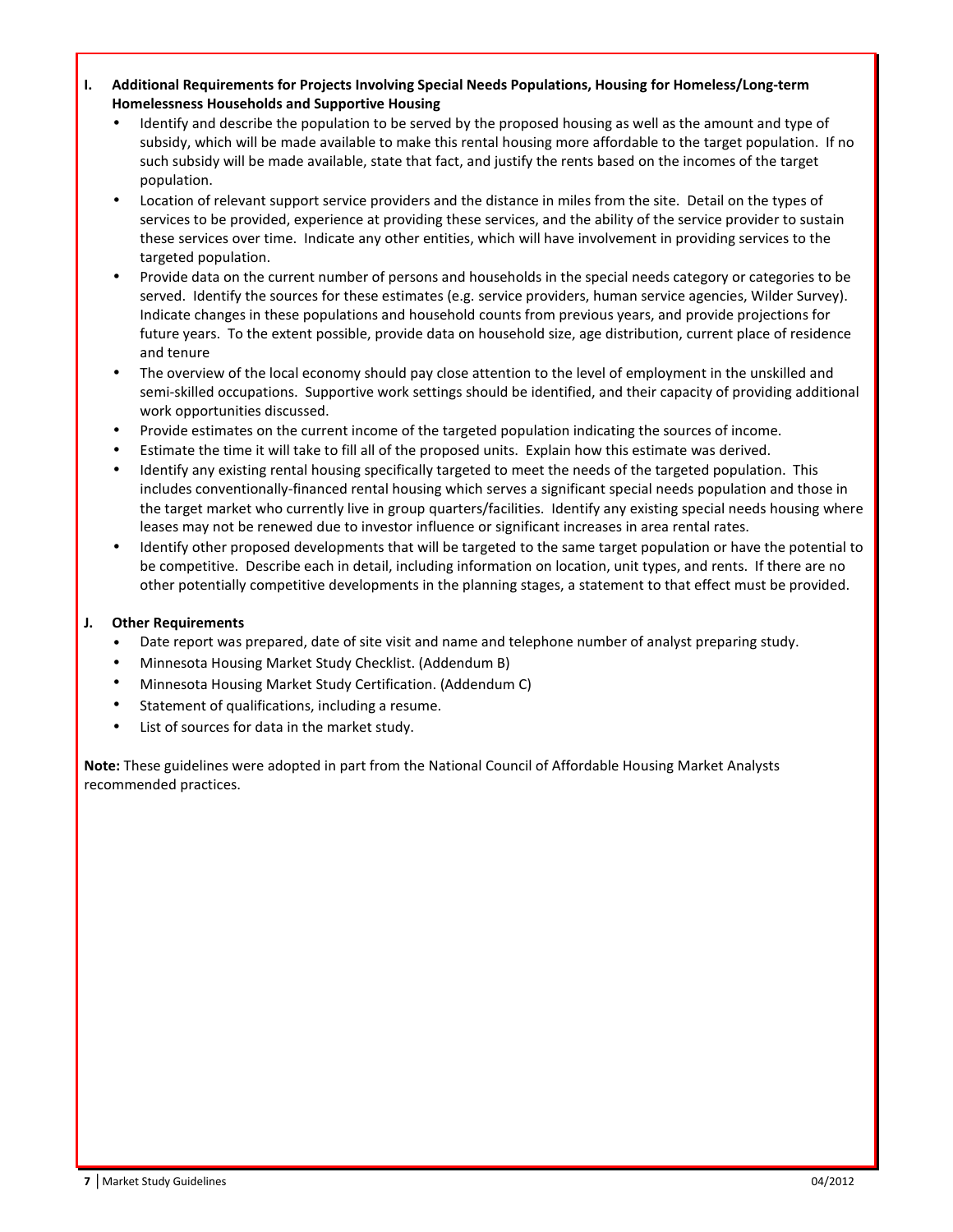#### Addendum A

#### Market Study Index

| Section    | Component                                                                                                                                                 | Page |
|------------|-----------------------------------------------------------------------------------------------------------------------------------------------------------|------|
| $\ast$     | <b>General Information</b>                                                                                                                                |      |
| A          | <b>Executive Summary</b>                                                                                                                                  |      |
| B          | <b>Project Description</b>                                                                                                                                |      |
| C          | Location and Market Area Definition                                                                                                                       |      |
| D          | Population and Households                                                                                                                                 |      |
| E          | <b>Employment and Economy</b>                                                                                                                             |      |
| F          | <b>Existing Rental Housing Stock</b>                                                                                                                      |      |
| G          | Local Perspectives of Rental Housing Market and Housing Alternatives                                                                                      |      |
| н          | Analysis/Conclusions                                                                                                                                      |      |
|            | Additional Requirements of Projects Involving Special Needs Populations, Housing<br>for Homeless/Long-Term Homelessness Households and Supportive Housing |      |
|            | <b>Other Requirements</b>                                                                                                                                 |      |
| Addendum B | Market Study Checklist                                                                                                                                    |      |
| Addendum C | Minnesota Housing Market Study Certification                                                                                                              |      |
|            |                                                                                                                                                           |      |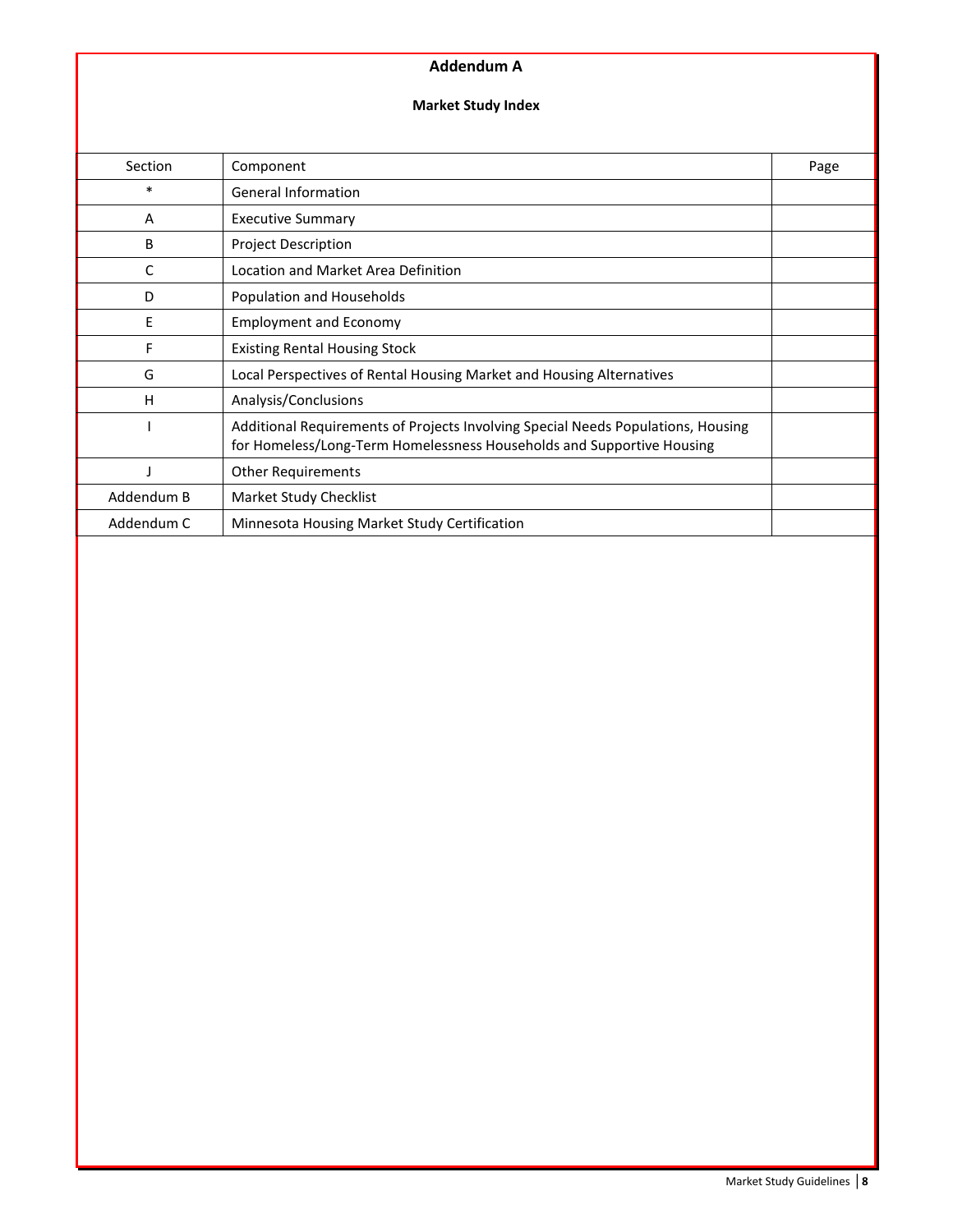#### Addendum B Market Study Checklist

(Attach this Checklist, fully completed, as an Addendum to the submitted Market Study)

#### A. INTRODUCTION

As part of the Market Study, the Analyst must provide a checklist referencing the components of the Market Study. This checklist is intended to assist readers on the location and content of issues relevant to the evaluation and analysis of the Market Study.

#### B. DESCRIPTION AND PROCEDURE FOR COMPLETING

The following components have been addressed in this market study. The page number of each component is noted below. Each component is fully discussed on that page or pages. In cases where the item is not relevant, the author has indicated 'N/A' or not applicable. Where a conflict with or variation from Minnesota Housing Market Study Guidelines exists, the author has indicated a 'V' (variation) with a comment explaining the conflict.

|     | <b>COMPONENT</b>                                                                                                                  | <b>PAGES</b> |
|-----|-----------------------------------------------------------------------------------------------------------------------------------|--------------|
| 1.  | <b>Executive Summary</b>                                                                                                          |              |
| 2.  | Concise description of the site and adjacent parcels                                                                              |              |
| 3.  | Project summary                                                                                                                   |              |
| 4.  | Precise statement of key conclusions                                                                                              |              |
| 5.  | Recommendations and/or modification to project discussion                                                                         |              |
| 6.  | Market strengths and weaknesses impacting project                                                                                 |              |
| 7.  | Lease-up projection with issues impacting performance                                                                             |              |
| 8.  | Project description with exact number of bedrooms and baths proposed, income limitation, proposed<br>rents and utility allowances |              |
| 9.  | Utilities (and utility sources) included rent and paid by landlord or tenant?                                                     |              |
| 10. | Project design description                                                                                                        |              |
| 11. | Unit and project amenities; parking                                                                                               |              |
| 12. | Public programs included                                                                                                          |              |
| 13. | Date of construction/preliminary completion                                                                                       |              |
| 14. | Reference to review/status of project plans                                                                                       |              |
| 15. | Target population description                                                                                                     |              |
| 16. | Existing building - Rental assistance programs and assistance availabilities                                                      |              |
| 17. | Existing building - Income and rent limits                                                                                        |              |
| 18. | Existing building - Impacts of rehab work and new rents on current tenants                                                        |              |
| 19. | Existing building - Relocation issues                                                                                             |              |
| 20. | Existing building - Current tenant income qualifications to proposed rents                                                        |              |
| 21. | Existing building - Occupancy history                                                                                             |              |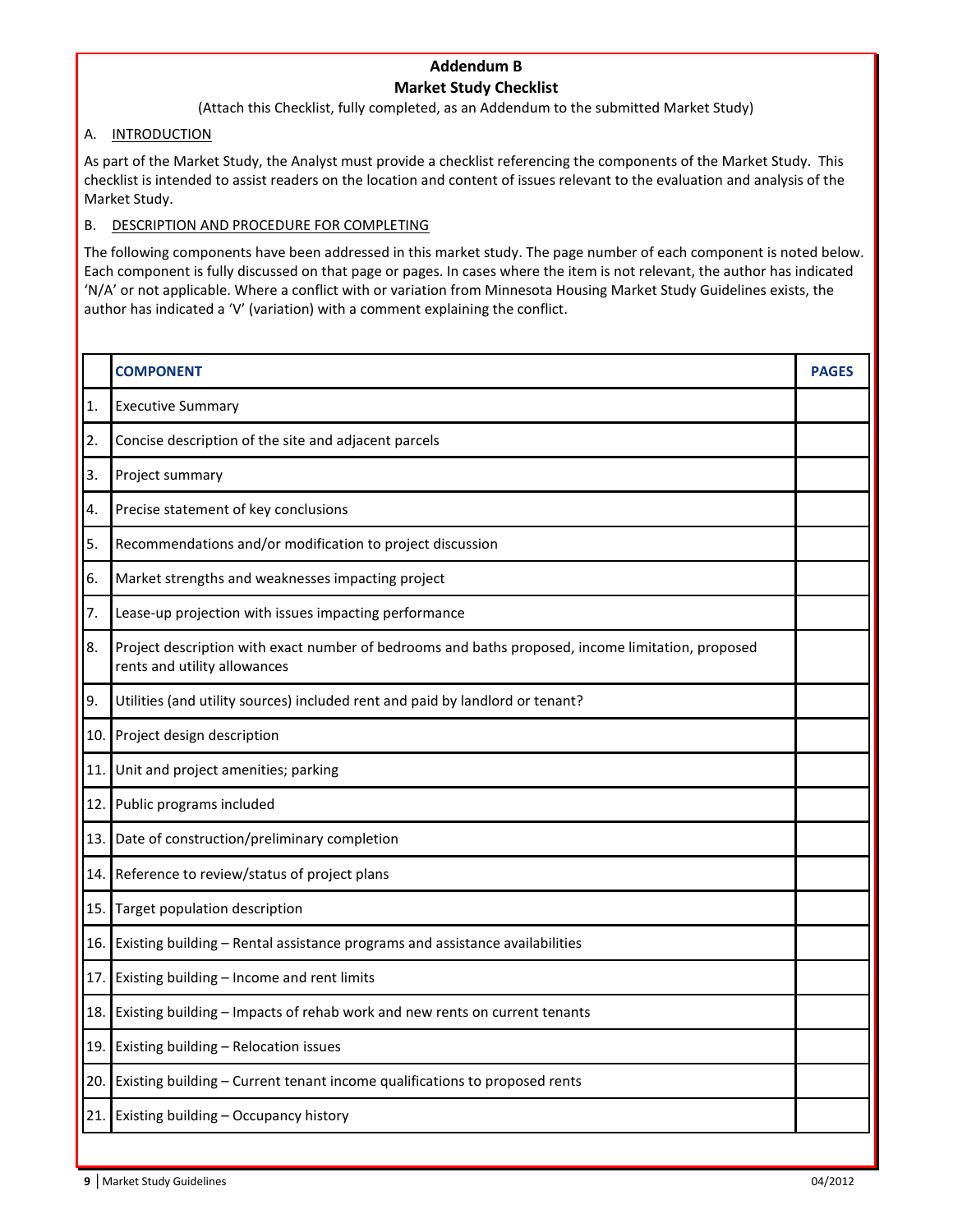|       | <b>COMPONENT</b>                                                                                                              | <b>PAGES</b> |
|-------|-------------------------------------------------------------------------------------------------------------------------------|--------------|
| 22.1  | Existing building - Rent roll for affordable units                                                                            |              |
|       | 23. Special Needs/Homelessness/Supportive housing - description of population                                                 |              |
| 24.1  | Special Needs/Homelessness/Supportive housing - description of rental assistance available                                    |              |
| 25.1  | Special Needs/Homelessness/Supportive housing - description and location of relevant support services                         |              |
| 26.1  | Special Needs/Homelessness/Supportive housing - special needs/homelessness/supportive housing PMA                             |              |
| 27.1  | Special Needs/Homelessness/Supportive housing - special needs/homelessness/supportive housing<br>statistical data             |              |
|       | 28. Special Needs/Homelessness/Supportive housing - special needs/homelessness/supportive housing<br>employment opportunities |              |
|       | 29. Special Needs/Homelessness/Supportive housing - competition to proposed special<br>needs/homelessness/supportive housing  |              |
|       | 30. Market area/secondary market area description                                                                             |              |
| 31.1  | Description of site characteristics                                                                                           |              |
| 32.1  | Site photos/maps                                                                                                              |              |
| 33. I | Map of community services                                                                                                     |              |
| 34. l | Visibility and accessibility evaluation                                                                                       |              |
| 35.   | Population and household counts                                                                                               |              |
|       | 36. Households by tenure                                                                                                      |              |
| 37.1  | Distribution of income                                                                                                        |              |
|       | 38. Employment by industry                                                                                                    |              |
|       | 39. Area major employers                                                                                                      |              |
| 40. I | Historical unemployment rate                                                                                                  |              |
| 41.   | Ten-year employment growth                                                                                                    |              |
| 42.   | Typical wages by occupation                                                                                                   |              |
| 43.1  | Discussion of commuting patterns of area workers                                                                              |              |
| 44.   | Existing rental housing discussion                                                                                            |              |
| 45.   | Area building permits                                                                                                         |              |
| 46.   | Comparable property discussion                                                                                                |              |
| 47.   | Comparable property profiles                                                                                                  |              |
| 48.   | Area vacancy rates, including rates for Tax Credit and government-subsidized                                                  |              |
| 49.   | Comparable property photos                                                                                                    |              |
|       | 50. Identification of waiting lists                                                                                           |              |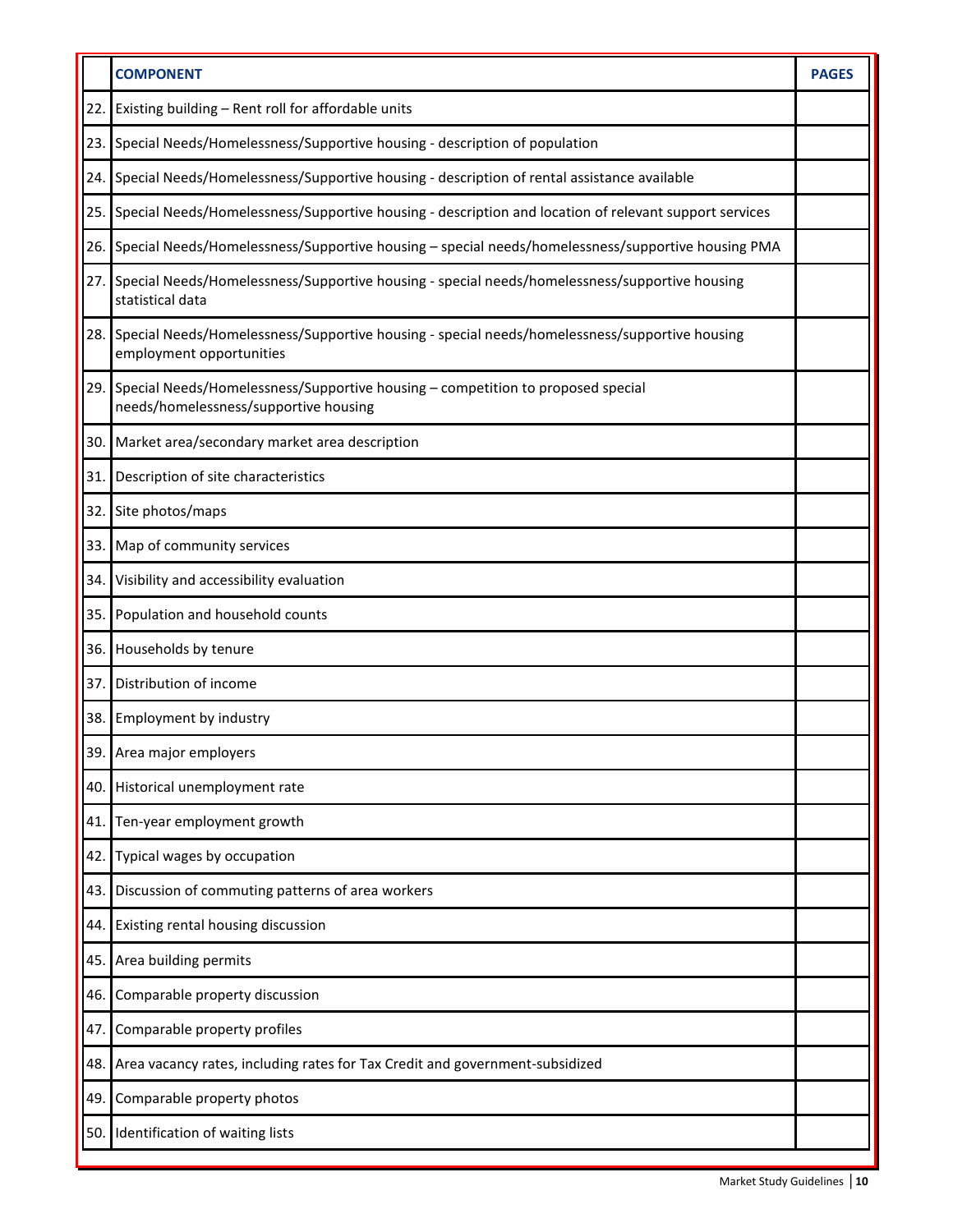|       | <b>COMPONENT</b>                                                                              | <b>PAGES</b> |
|-------|-----------------------------------------------------------------------------------------------|--------------|
| 51.   | Narrative of subject property compared to comparable properties                               |              |
| 52.   | Discussion of other affordable housing options including homeownership                        |              |
| 53.   | Discussion of subject property on existing housing                                            |              |
| 54.   | Map of comparable properties                                                                  |              |
| 55.   | Description of overall rental market including share of market-rate and affordable properties |              |
| 56.   | List of existing and proposed LIHTC properties                                                |              |
| 57.   | Interviews with area housing stakeholders                                                     |              |
| 58.   | Availability of Housing Choice Vouchers                                                       |              |
| 59.   | Income levels required to live at subject site                                                |              |
| 60. I | Market rent and programmatic rent for subject                                                 |              |
| 61    | Capture rate for property                                                                     |              |
| 62.   | Penetration rate for area properties                                                          |              |
| 63.   | Absorption rate discussion                                                                    |              |
| 64.   | Discussion of future changes in housing population                                            |              |
| 65.   | Discussion of risks or other mitigating circumstances impacting project projection            |              |
| 66.   | Preparation date of report                                                                    |              |
| 67.   | Date of field work                                                                            |              |
| 68.   | Certifications                                                                                |              |
| 69.   | Statement of qualifications                                                                   |              |
| 70.   | Sources of data                                                                               |              |